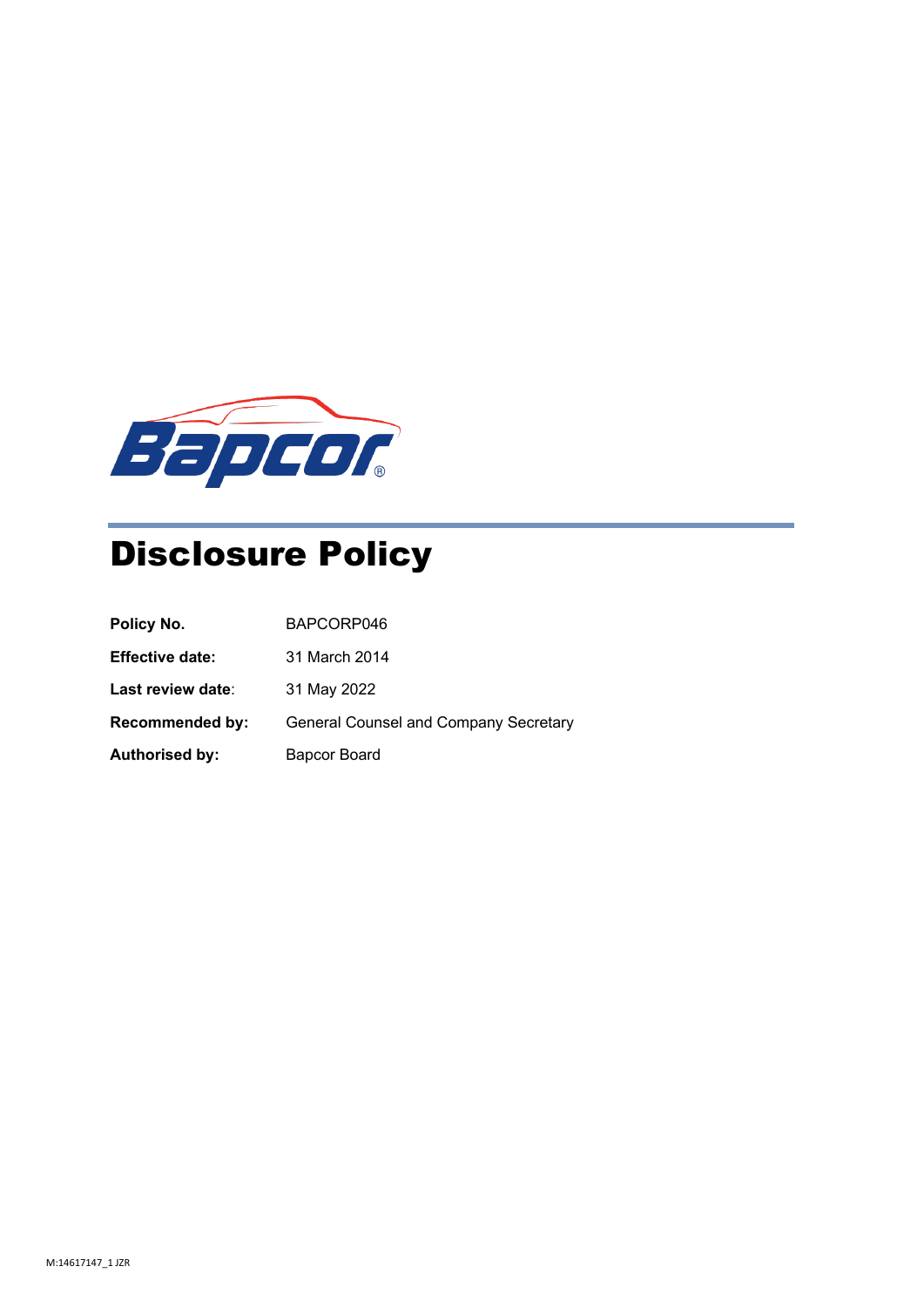

### **1 Introduction**

### **1.1 Overview**

- (a) Under continuous disclosure laws, Bapcor Limited (**Bapcor** or **Company**) must immediately notify the Australian Securities Exchange (**ASX**) of material price sensitive information (unless an exception applies). ASX requires that the share market is kept continuously informed of such information.
- (b) Failure to notify ASX can be a serious criminal offence, exposing Bapcor, its managers and directors to imprisonment, fines and damages.

### **1.2 Purpose**

The purpose of this Policy is to:

- (a) ensure that Bapcor complies with its continuous disclosure obligations under the *Corporations Act 2001* (Cth) (**Corporations Act**) and the ASX Listing Rules (**Listing Rules**), and as much as possible, seeks to achieve and exceed best practice;
- (b) provide shareholders and the market with timely, balanced, direct and equal access to information issued by Bapcor; and
- (c) promote investor confidence in the integrity of the Bapcor and its securities.

### **2 Legal requirements and best practice**

### **2.1 Legal requirements**

Bapcor is a public company listed on ASX. It is subject to continuous disclosure requirements under the Corporations Act and the Listing Rules, in addition to periodic and specific disclosure requirements. The key elements of the continuous disclosure obligations are set out below:

(a) *The Rule:* The primary continuous disclosure obligation is contained in Listing Rule 3.1, which states that:

*"Once an entity is or becomes aware of any information concerning it that a reasonable person would expect to have a material effect on the price or value of the entity's securities, the entity must immediately tell ASX that information."*

In this context, ASX has confirmed that "immediately" means "promptly and without delay".

(b) *The Exception:* LR 3.1A contains the only exception to LR 3.1:

*"Listing Rule 3.1 does not apply to particular information while each of the following is satisfied in relation to the information:* 

- *3.1A.1 One or more of the following 5 situations applies:*
	- it would be a breach of a law to disclose the information;
	- the information concerns an incomplete proposal or negotiation;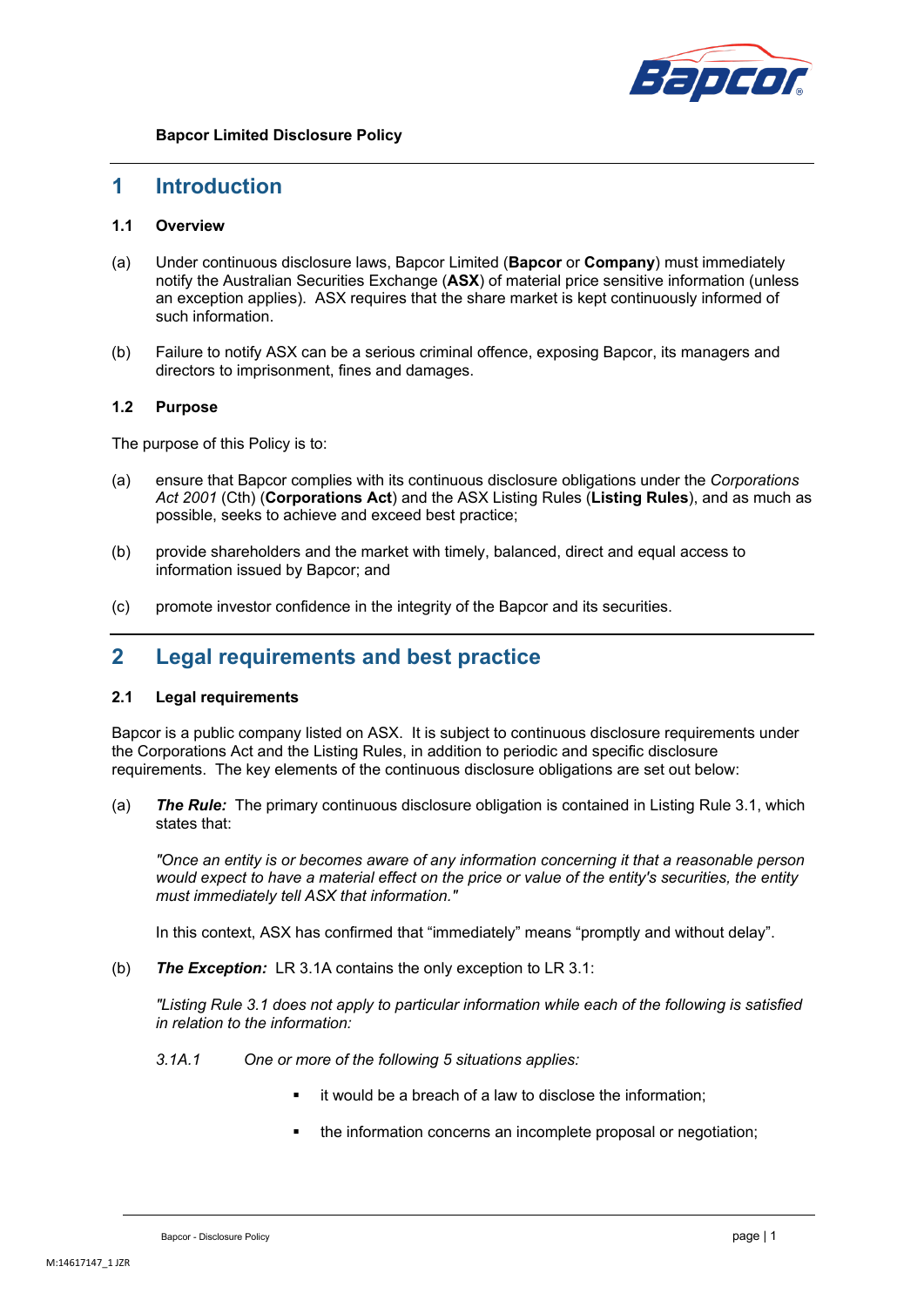

- the information comprises matters of supposition or is insufficiently definite to warrant disclosure;
- the information is generated for internal management purposes of the entity; or
- the information is a trade secret; and
- *3.1A.2 The information is confidential and ASX has not formed the view that the information has ceased to be confidential; and*
- *3.1A.3 A reasonable person would not expect the information to be disclosed."*
- (c) *ASX may request information to correct false market:* Listing Rule 3.1B provides that if ASX considers that there is, or is likely to be, a false market in an entity's securities, and asks the entity to give it information to correct or prevent the false market, the entity must immediately give ASX that information.
- (d) *Disclosure to ASX first:* Listing Rule 15.7 further requires that an entity must not release information that is for release to the market to any person until it has given the information to ASX, and has received an acknowledgement that ASX has released the information to the market.
- (e) *Material price sensitive information:* Section 677 of the Corporations Act states that, a reasonable person would be taken to expect information to have a "material effect on the price or value" of securities if the information "would, or would be likely to, influence persons who commonly invest in securities in deciding whether to acquire or dispose of" those securities.

### <span id="page-2-0"></span>**2.2 Best practice guidelines**

In addition to the legal requirements, there are guidelines published by various bodies which, though not (or not yet) mandatory, set out various views of best practice in the area of continuous disclosure. The most important of these guidelines are:

- (a) ASX Corporate Governance Council "Corporate Governance Principles and Recommendations" (4th edition), in particular Principle 5 "Make timely and balanced disclosure"
- (b) ASX Guidance Note 8 "Continuous Disclosure"; and
- (c) Australian Securities and Investments Commission (**ASIC**) Regulatory Guide 62 "Better disclosure for investors".

### **2.3 This Policy**

This Policy addresses all continuous disclosure requirements under the Listing Rules and the Corporations Act, and incorporates best practice guidelines suggested by the sources listed in section [2.2](#page-2-0) above.

Any information concerning the Company which would, or would be likely to, influence investors in deciding whether to acquire or sell Company securities (**material price sensitive information**) must be disclosed to the ASX in accordance with this Policy.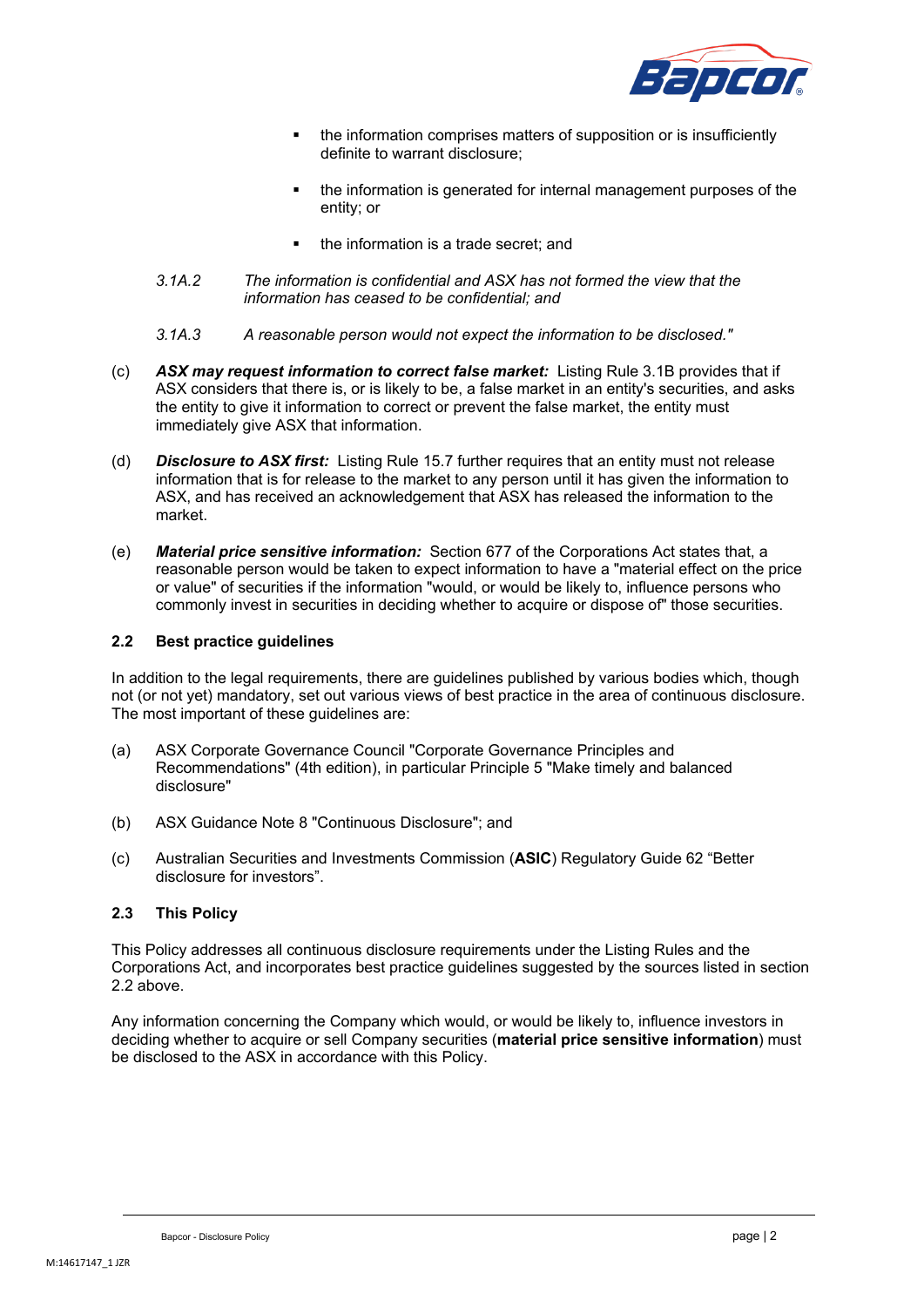

## **3 Key roles and responsibilities**

This Policy will be administered by several key personnel within the Bapcor. However, all Bapcor Persons have a role to play to ensure that Bapcor achieves the objectives of this Policy.

The key roles and responsibilities under this Policy are divided as follows.

### **3.1 Disclosure Committee**

- <span id="page-3-1"></span>(a) Bapcor's board of directors (**Board**) has established a disclosure committee (**Disclosure Committee**) comprising of:
	- (i) Bapcor's Chief Executive Officer (**CEO**);
	- (ii) Bapcor's Chief Financial Officer (**CFO**); and
	- (iii) Bapcor's Company Secretary.
- (b) The Disclosure Committee's responsibilities include:
	- (i) determining what information will be disclosed by Bapcor to the ASX;
	- (ii) implementing procedures to ensure that, if required:
		- (A) disclosures to the ASX can be made immediately; and
		- (B) trading halt requests can be lodged with the ASX immediately;
	- (iii) preparing (or overseeing the preparation of) external announcements (other than categories of routine announcements that the Disclosure Committee determines may be prepared and released without its prior review, if any); and
	- (iv) reviewing and approving proposed external announcements for release to ASX, or, if [3.1\(d\)](#page-3-0) applies, to the Board.
- <span id="page-3-4"></span><span id="page-3-3"></span><span id="page-3-2"></span>(c) The Disclosure Committee must consult with the Board, CEO, senior management and external advisers as it considers necessary, including where there is doubt as to whether certain information should be disclosed.
- <span id="page-3-0"></span>(d) If the CEO or the Disclosure Committee considers that an announcement is of such a nature that it ought to be reviewed and approved by the Board, then the Company Secretary must:
	- (i) take all steps necessary to convene a Board meeting as soon as practicable to consider the announcement; and
	- (ii) take such other steps as the Disclosure Committee determines are necessary to comply with Bapcor's continuous disclosure obligations, including, if necessary, liaising with ASX to request a trading halt or suspension from trading until the Board is able to meet.
- (e) A quorum of the Disclosure Committee is two members. If a quorum cannot be formed from the Disclosure Committee members listed in section [3.1\(a\),](#page-3-1) the following will be added as members of the Disclosure Committee (in the order specified), until a quorum can be formed:
	- (i) the chair of the Board;
	- (ii) the chair of the Audit and Risk Committee; and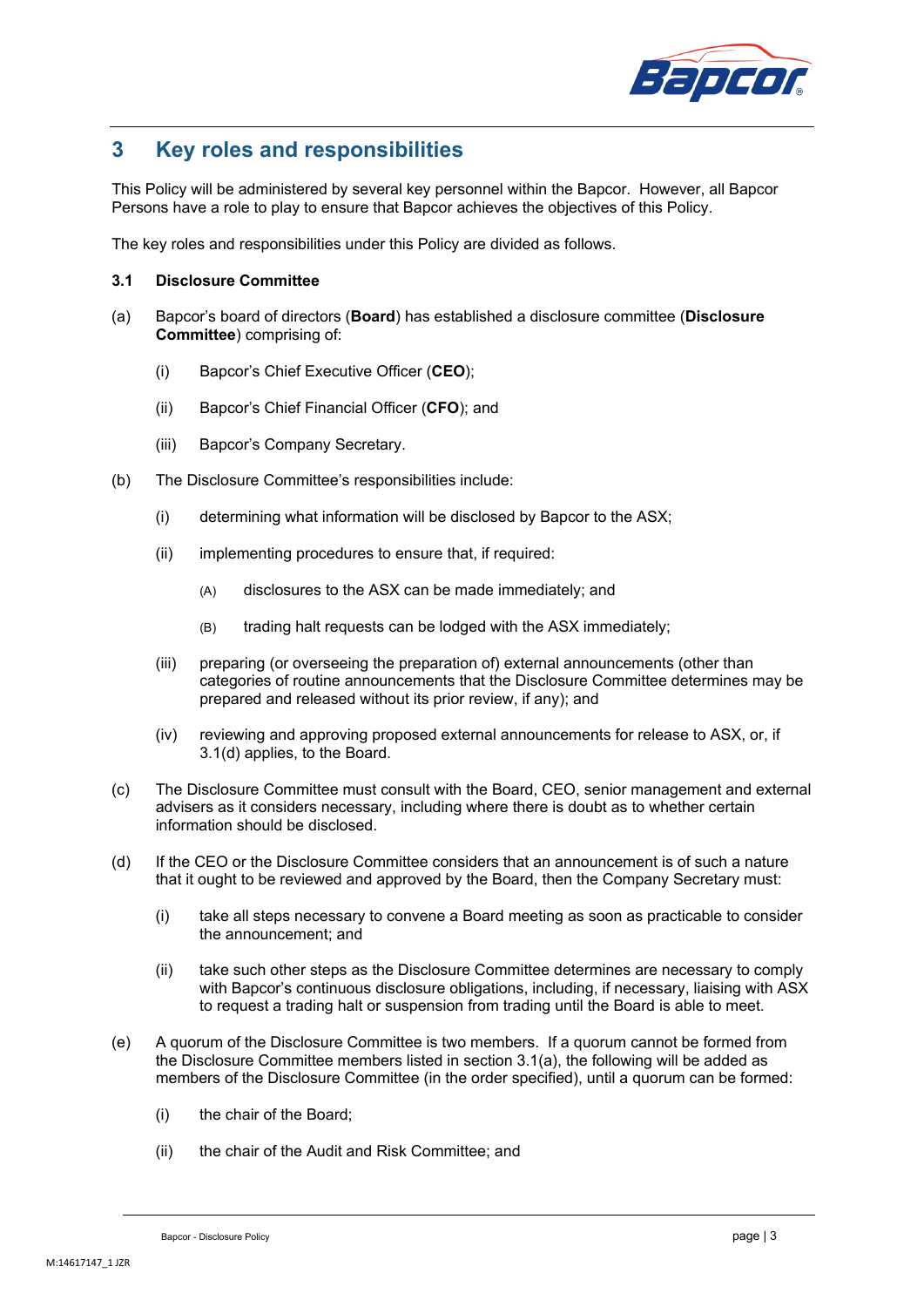

- (iii) the chair of the Nomination, Remuneration and ESG Committee.
- <span id="page-4-0"></span>(f) Where a continuous disclosure obligation arises, disclosure should not be delayed to accommodate the availability of members of the Disclosure Committee or, if applicable, the Board. If either the Disclosure Committee (or, in the case of announcements to be approved by the Board, the Board) is unavailable to make a disclosure decision, the Company Secretary must take such other steps as he or she determines is necessary to comply with Bapcor's continuous disclosure obligations, including, if necessary, liaising with ASX to request a trading halt or suspension from trading until the Disclosure Committee or the Board is able to meet.

### **3.2 Company Secretary**

The Company Secretary is responsible for the overall administration of this Policy, and in particular, is responsible for:

- (a) ensuring that the Company is compliant with its continuous disclosure obligations;
- (b) overseeing and coordinating all communications with the ASX, investors, analysts, brokers, the media and the public);
- (c) educating the Board and Bapcor Persons on this Policy and raising awareness of the principles underlying continuous disclosure;
- (d) monitoring the effectiveness of this Policy, including the understanding of the general principles and spirit of continuous disclosure; and
- (e) communicating any amendments to this Policy to Bapcor Persons.

### **3.3 Disclosure Officer**

Under this Policy, employees, contractors and directors of Bapcor (**Bapcor Persons**) may be required to provide information to their **Disclosure Officer**, who will be responsible for reporting any material price sensitive information of which they are aware to the Disclosure Committee.

The relevant "**Disclosure Officers**" are:

| if you are the following Bapcor Person                                                         | the Disclosure Officer is                                                                                     |  |
|------------------------------------------------------------------------------------------------|---------------------------------------------------------------------------------------------------------------|--|
| a director                                                                                     | the Company Secretary                                                                                         |  |
| the Company Secretary                                                                          | the chair of the Board                                                                                        |  |
| a member of senior management or an<br>employee or contractor in the Company's<br>headquarters | the Company Secretary                                                                                         |  |
| a general manager of a business unit                                                           | the Company Secretary                                                                                         |  |
| any other employee                                                                             | the general manager of the relevant<br>business unit, who will in turn notify the<br><b>Company Secretary</b> |  |

### **3.4 Authorised Spokespersons**

The Bapcor Persons listed at section [8.2\(a\)](#page-8-0) are the only Bapcor Persons authorised to speak on behalf of the Company to External Parties.

### **3.5 Board**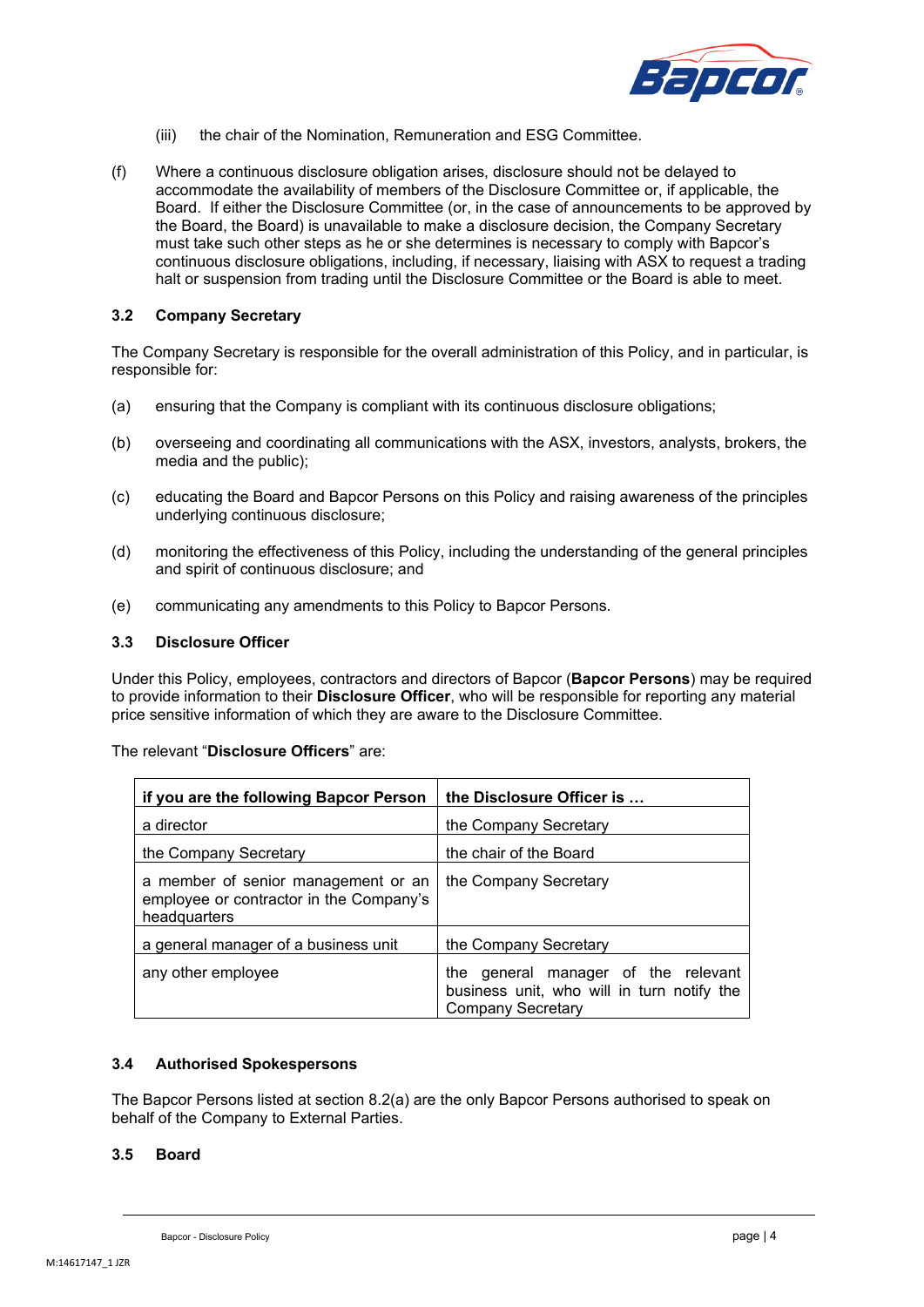

The Board will:

- (a) regularly review this Policy for legislative changes or development of best practice, and be responsible for signing off on any subsequent amendments to this Policy;
- (b) review and approve any announcement referred to it by the CEO or Disclosure Committee under section [3.1\(d\);](#page-3-0)
- (c) in line with section [3.1\(c\),](#page-3-2) engage in consultation with the Disclosure Committee where there is doubt from the Disclosure Committee over whether certain information should be disclosed; and
- (d) carry out any other responsibilities prescribed to the Board under this Policy.

### **3.6 Bapcor Persons**

All Bapcor Persons are required to adhere to their reporting obligations outlined in section [4,](#page-5-0) as well as all other relevant obligations outlined in this Policy.

### <span id="page-5-0"></span>**4 Reporting obligations**

- (a) The Disclosure Committee is responsible for ensuring that all Board decisions that must be disclosed to the ASX are dealt with by an appropriate Company announcement.
- (b) All Bapcor Persons are required to immediately advise their relevant Disclosure Officer of any information that they believe may be material price sensitive information or any issues which could develop into material price sensitive information. If a Bapcor Person has doubt as to whether information concerning Bapcor is material price sensitive information, the Bapcor Person must report that information to their relevant Disclosure Officer. He or she must not disclose that information to anyone outside Bapcor before the ASX is notified.
- (c) If any Bapcor Person becomes aware that:
	- (i) there may have been inadvertent disclosure of material price sensitive information (which has not yet been disclosed to the ASX) during any communication with External Parties; or
	- (ii) confidential Bapcor information may have been leaked (whatever its source),

he or she should immediately notify their relevant Disclosure Officer, and the Disclosure Committee will determine the appropriate next steps with reference to this Policy.

### **5 Announcement procedures**

### <span id="page-5-1"></span>**5.1 External announcements**

The management of Bapcor's external announcements depends largely on the effective system of internal reporting and announcement preparation.

The following procedures will apply in relation to all external announcements:

- (a) **Notification of material price sensitive information:** Material price sensitive information is identified and reported by Bapcor Persons in accordance with section [4.](#page-5-0)
- (b) **Review of material price sensitive information**: After receiving any material price sensitive information, the Disclosure Committee will review the information (and hold any consultations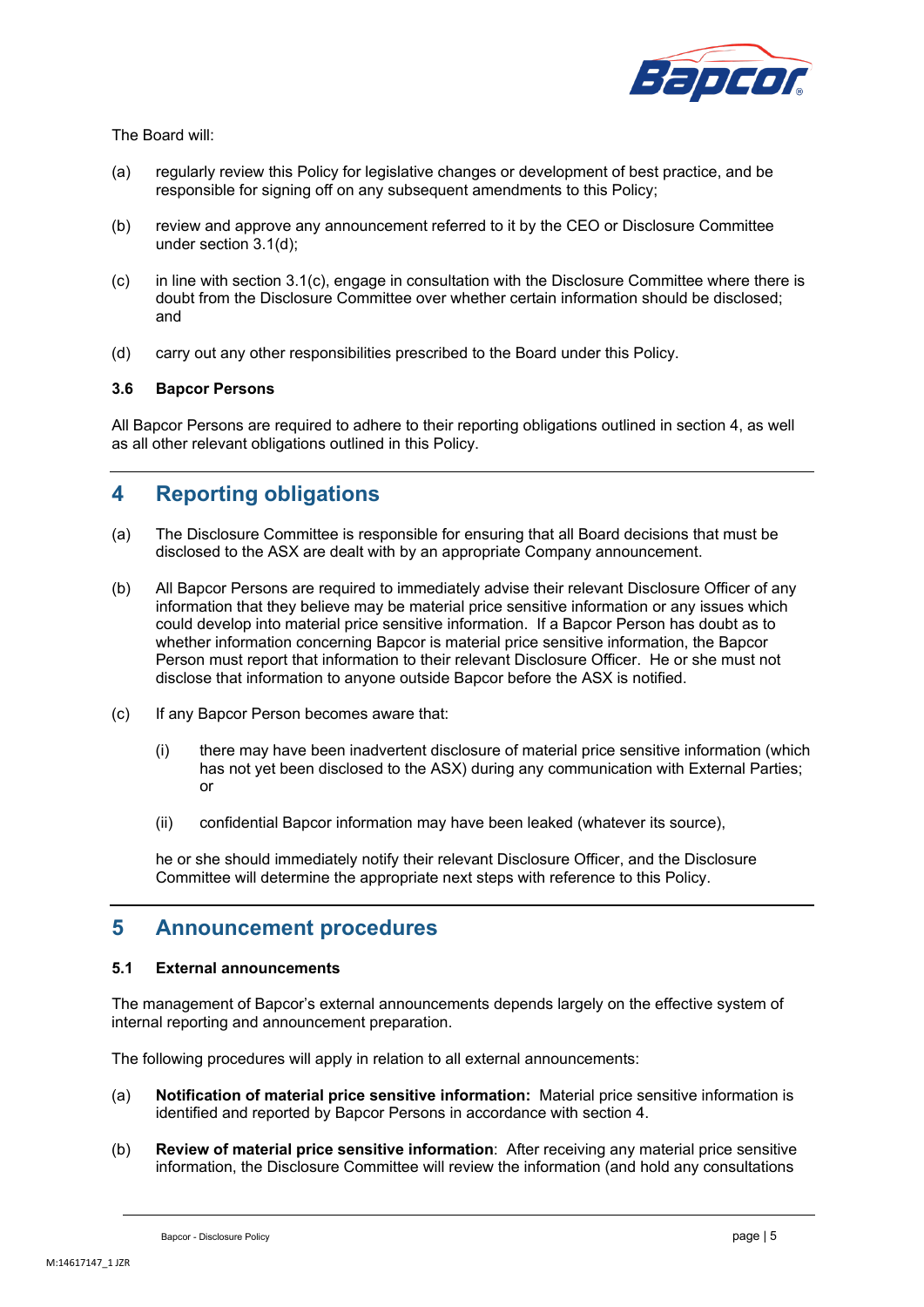

where necessary in accordance with section [3.1\(c\)\)](#page-3-2) to determine whether the information is required to be disclosed.

(c) **External announcement:** If the information is required to be disclosed, the Disclosure Committee will prepare, review and approve an external announcement as per sections [3.1\(b\)\(iii\)](#page-3-3)[-\(iv\).](#page-3-4) This will be subject to any need for Board review or approval of the external announcement in accordance with section [3.1\(d\).](#page-3-0)

Such announcements should be accurate, balanced and expressed in a clear and objective manner that allows investors to assess the impact of the information when making investment decisions. The use of emotive or intemperate language should be avoided.

- (d) **Lodge announcement**:The Company Secretary will lodge the announcement with the ASX electronically and will ensure that the Board receives copies of all material market announcements after they have been made.
- (e) **Post announcement on the Company website**: Once receiving an acknowledgement from the ASX and verification by the Company Secretary that the announcement has been released to the market, Bapcor will promptly post the announcement onto Bapcor's website.

### **5.2 Joint announcements**

In situations where Bapcor needs to issue a joint announcement with a joint venture or project partner, Bapcor will seek to give the partner the opportunity to review the announcement prior to its release, provided that it does not compromise Bapcor's ability to comply with its disclosure obligations.

### **5.3 Timing**

Bapcor must not release material price sensitive information publicly until it has disclosed to the ASX and received confirmation of its release by the ASX and verification by the Company Secretary.

If information is to be released by Bapcor's head office and simultaneously in another geographical location (for example, by a foreign joint venture partner), the Company Secretary will consult with the relevant parties to determine how the requirements of the Listing Rules will impact on the timing of the disclosure.

### **5.4 Disseminating announcements**

After receiving the ASX's confirmation that an announcement has been released to the market and the relevant verification from the Company Secretary, the Company will disseminate the information promptly on the Company's website, and, where considered appropriate, broadcasting via email to major stakeholders.

### 6 **Trading halts**

- (a) In exceptional circumstances, it may be necessary for Bapcor to request a trading halt to maintain fair, orderly and informed trading in Bapcor's shares and to manage disclosure issues (for example, if material price sensitive information is prematurely or inadvertently disclosed and an immediate release cannot be made).
- (b) The Disclosure Committee is responsible for all decisions in relation to trading halts. Unless otherwise provided in section [3.1\(f\)](#page-4-0) above, only the Company Secretary is authorised to request a trading halt after a decision by the Disclosure Committee or Board (as applicable).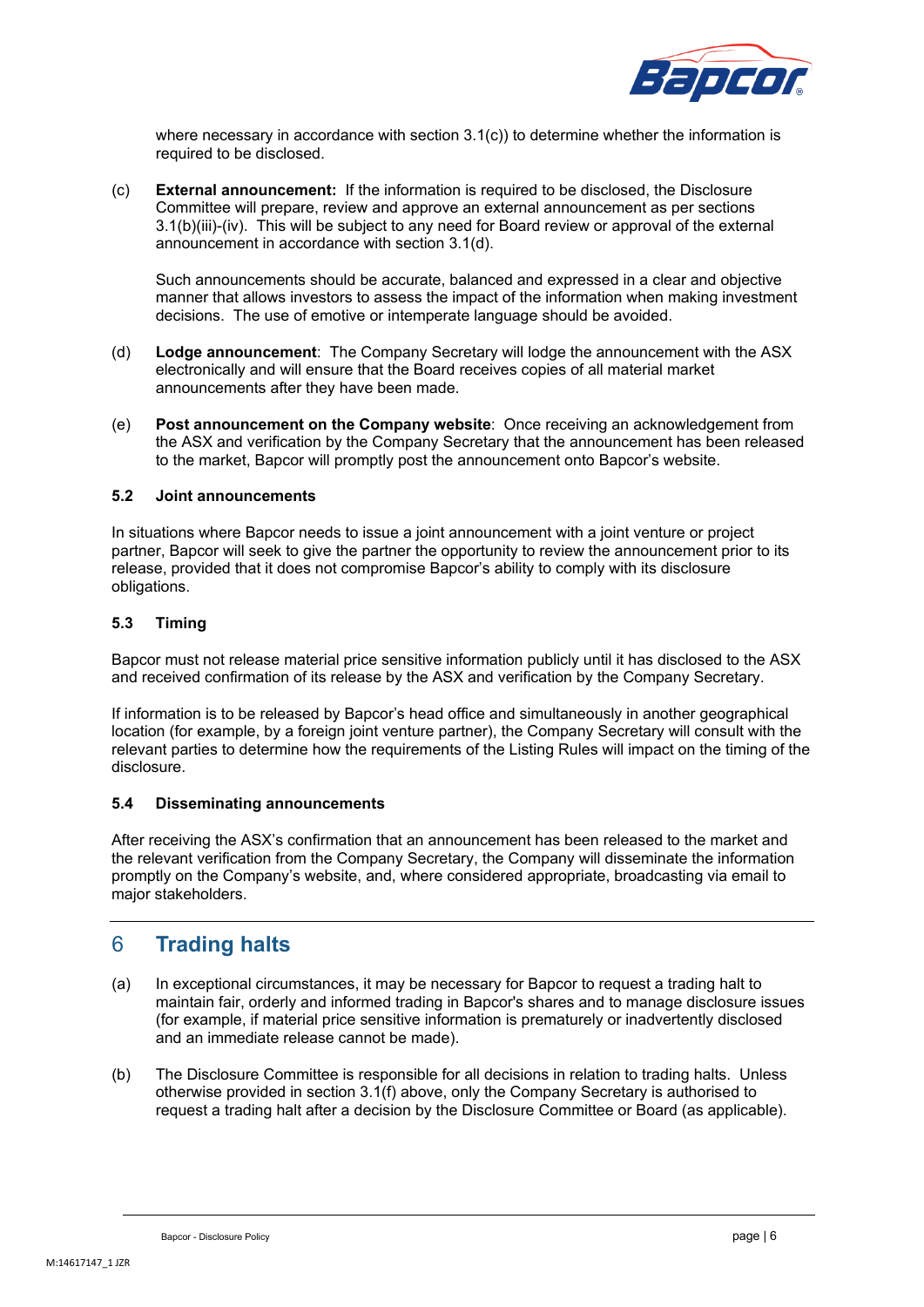

### **7 False markets**

- (a) In the event that the Board or any member of the Disclosure Committee is aware that Bapcor is relying on an exception to its continuous disclosure obligations, they must notify each other member of the Disclosure Committee and the Disclosure Committee may request the Company Secretary (or such other person as the Disclosure Committee thinks fit) to monitor:
	- (i) the market price of Bapcor's shares;
	- (ii) major national and local newspapers;
	- (iii) if Bapcor (or any advisors of Bapcor working on the particular transaction) has access to them, major news wire services such as Reuters and Bloomberg;
	- (iv) any investor blogs, chat-sites or other social media that Bapcor is aware of that regularly post comments about Bapcor; and
	- (v) enquiries from analysts or journalists,

for signs that the information to be covered in the announcement may have leaked and, if it detects any such signs, to initiate discussions with the ASX as soon as practicable.

(b) Bapcor's general policy is to respond to market rumours or speculation by stating that "Bapcor does not respond to market rumours or speculation". However, if Bapcor receives a request from the ASX for information to correct or prevent a false market, the Company Secretary must (in consultation with the Disclosure Committee and external advisers, if necessary) immediately provide that information to the ASX.

### **8 Briefings and other communications**

### <span id="page-7-0"></span>**8.1 Briefings**

- (a) As part of Bapcor's management of investor, analyst and media relations, Bapcor holds briefings and communications with investors, analysts and investors (**External Parties**) from time to time, including (but not limited to):
	- (i) one-on-one discussions;
	- (ii) Bapcor briefings;
	- (iii) conference calls;
	- (iv) other communications with the media,

(collectively referred to as "**Briefings**").

- (b) During a Briefing, Bapcor Persons must ensure that they do not communicate to an External Party information which is, or potentially is, material price sensitive information, except where that information has previously been released publicly through the ASX.
- (c) If any Bapcor Person participating in a Briefing considers that a matter has been raised that might constitute previously undisclosed material price sensitive information, they must immediately refer the matter to a member of the Disclosure Committee.
- (d) If a question is asked in a Briefing which can only be answered by disclosing material price sensitive information which has not been publicly released, the relevant Bapcor Person must decline to answer the question or take the question on notice.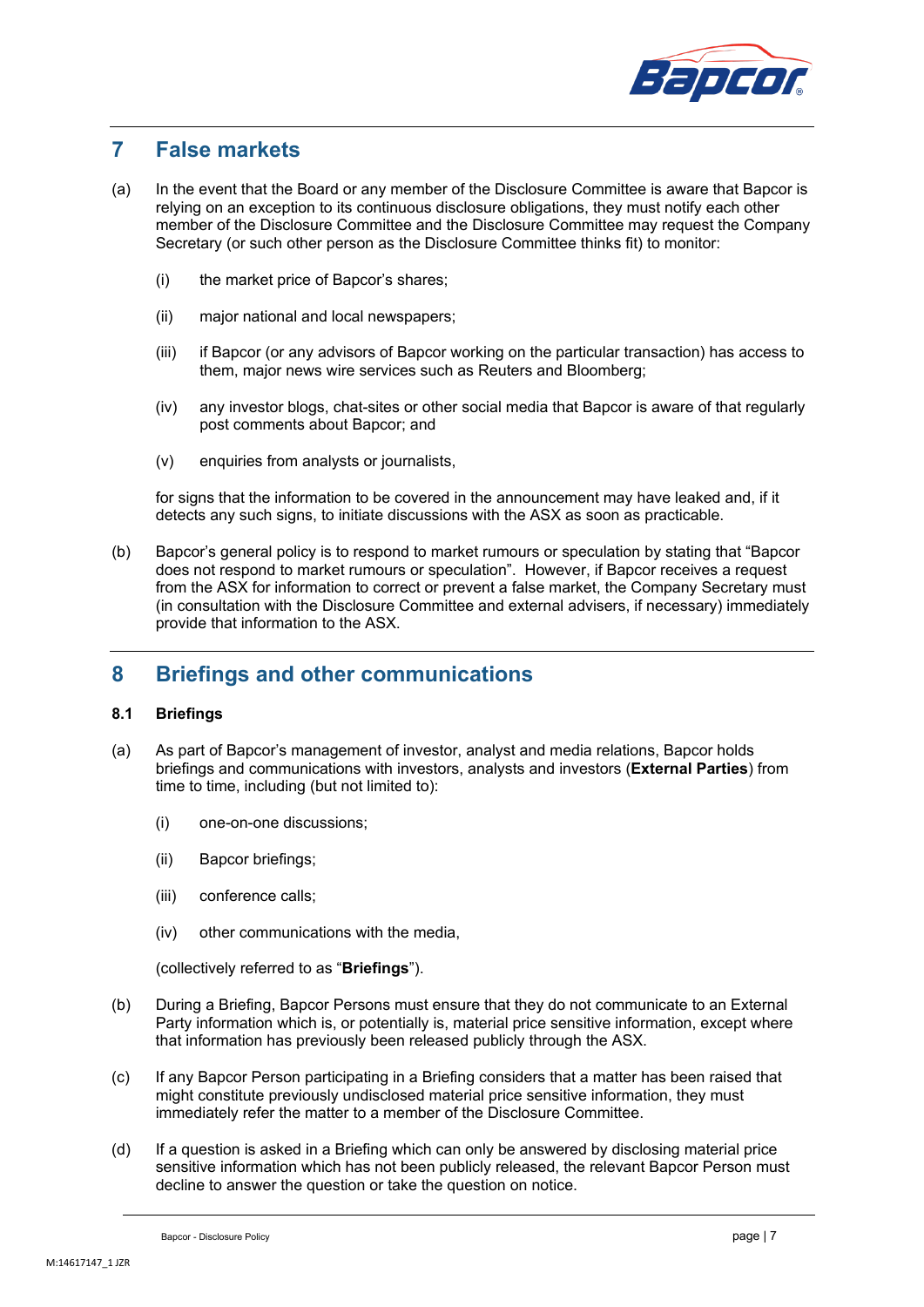

- (e) During the time between the end of Bapcor's financial reporting periods (31 December and 30 June) and the announcement to the ASX of the financial results for those periods (often termed **Blackout Periods**), further restrictions are imposed to help ensure that Bapcor does not inadvertently disclose material price sensitive information. Generally, Bapcor may respond to requests for background information but will not hold meetings or briefings with individual or institutional investors, analysts or media representatives in relation to financial information, unless the CEO decides that it is appropriate for Bapcor to do so and the meeting or briefing will be the subject of a specific announcement to the ASX. Only the CEO or CFO may respond to questions from the financial community during Blackout Periods.
- (f) All Briefing and presentation materials which contain previously undisclosed information will be disclosed to the market through the ASX and placed on Bapcor's corporate website.

### **8.2 Authorised Spokespersons**

- <span id="page-8-0"></span>(a) The only Bapcor Persons authorised to speak on behalf of Bapcor to External Parties are:
	- (i) the chair of the Board;
	- (ii) the Chief Executive Officer;
	- (iii) the Chief Financial Officer; or
	- (iv) such other Bapcor Persons approved by the chair of the Board, the CEO, or the CFO,

### (the **Authorised Spokespersons**).

- (b) Authorised Spokespersons should be briefed by their relevant Disclosure Officer about prior disclosures by the Company before speaking to External Parties. When speaking with External Parties, an Authorised Spokesperson:
	- (i) should ensure all comments related to information within the public domain and/or are not material, as the disclosure of confidential information, even if inadvertent, may result in the information no longer falling within the exception of Listing Rule 3.1 and therefore becoming disclosable to the ASX immediately;
	- (ii) may clarify information that Bapcor has released publicly through the ASX but must not comment on material price sensitive information that have not been disclosed to the market generally;
	- (iii) should limit any comments to his or her area of expertise as much as possible; and
	- (iv) should report to their relevant Disclosure Officer after the external communication is made, to determine if any confidential information has been disclosed and whether, as a consequence, any disclosure to the ASX is necessary.

### **8.3 Broker sponsored investor conferences**

Bapcor or its executives are from time to time invited to participate or present at broker sponsored investor conferences. The policy and protocols for Briefings as outlined in section [8.1](#page-7-0) apply to such conferences.

### **8.4 Access to public presentations**

Bapcor may consider providing security holders the opportunity to participate in public presentations containing material price sensitive information or new and substantive information where practicable, which may be outlined in a relevant Bapcor policy.

### **8.5 Chatrooms and social media**

Bapcor - Disclosure Policy **page | 8**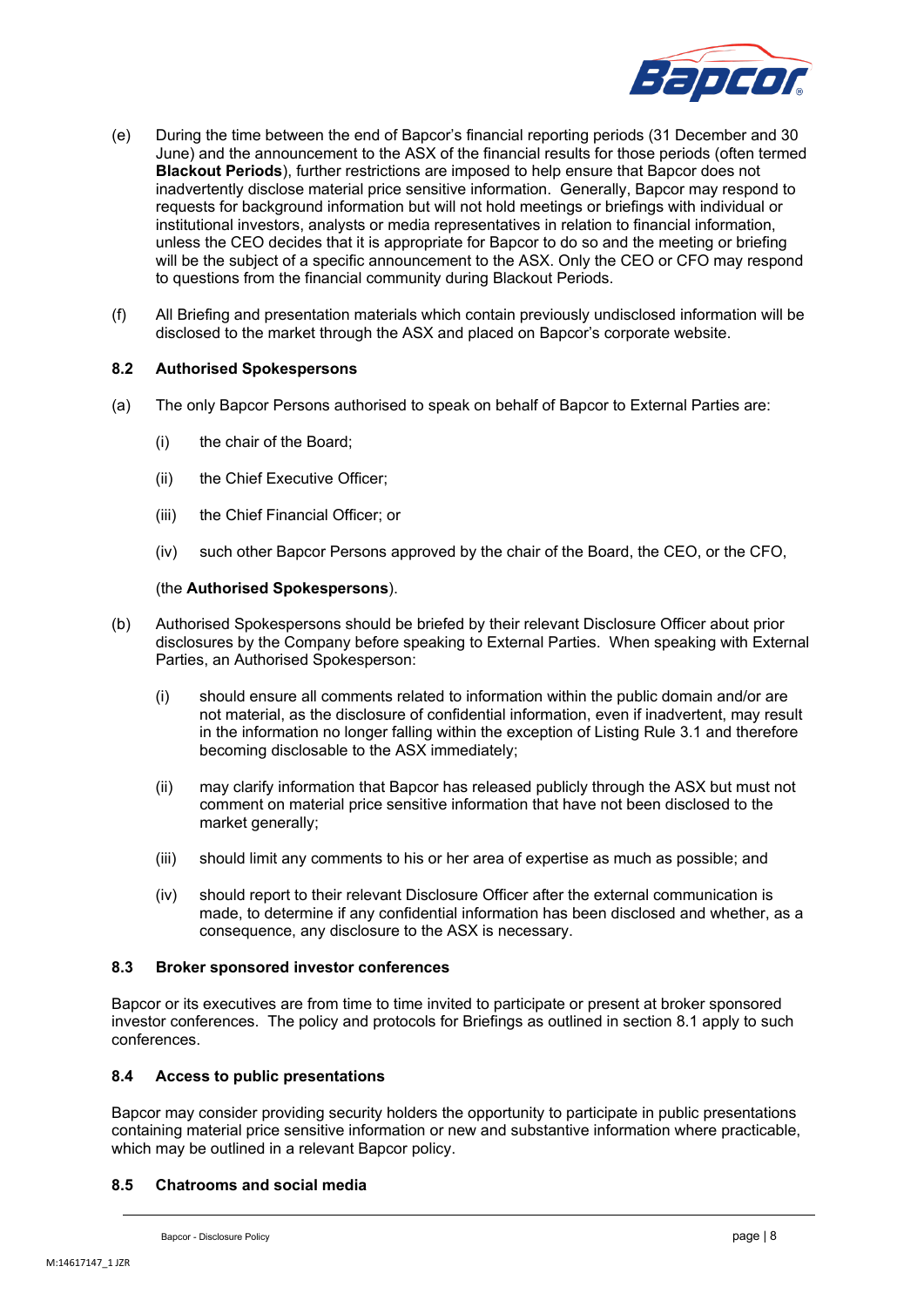

Bapcor Persons must not participate in chatroom and social media discussions on the internet where the subject matter relates to Bapcor, unless authorised in writing to do so by the chair of the Board, the CEO or CFO. Any such participation must clearly identify the participant by name and as a Bapcor spokesperson.

### **8.6 Responding to unexpected questions**

Bapcor Persons are often faced with unexpected questions from External Parties. When faced with an unexpected question a Bapcor Person must respond only with information which has previously been disclosed to the market. If answering the question requires the disclosure of information that has not been disclosed, or if in doubt as to whether or not certain information has already been disclosed, the relevant Bapcor Person must decline to answer the question, and take the question on notice so that the formal process of releasing information can operate.

### **8.7 Handling of confidential, market-sensitive information**

In relation to the handling of confidential, market-sensitive information, Bapcor will:

- (a) implement internal systems to protect confidential, market-sensitive information, including to ensure that employees and the Board are aware of their confidentiality obligations;
- (b) maintain an insider list when conducting a confidential, market-sensitive transaction;
- (c) request advisers and other service providers to enter into confidentiality agreements before passing on confidential, market-sensitive information and, if in doubt, seek confirmation from those advisers and other service providers that they have in place policies and practices relating to the handling and control of confidential, market-sensitive information that satisfy the terms of the confidentiality agreement; and
- (d) seek information from its advisers in relation to which, when and how potential investors are being sounded on the Company's behalf by those advisers in relation to a transaction involving the Company.

### **8.8 Inadvertent or premature disclosure of information**

Disclosure of material price sensitive information to an External Party prior to disclosure to ASX constitutes a breach of Listing Rule 15.7. To prevent a breach of Listing Rule 15.7 and to minimise the consequences should such a breach occur, the following procedures apply.

A review should be done following any communications with an External Party. If a Bapcor Person becomes aware (including following communications with External Parties, for example through analyst Briefings or responses to security holder questions) that:

- (a) there may have been disclosure of material price sensitive information which has not been disclosed to ASX; or
- (b) confidential Bapcor information may have been leaked (whatever its source),

he or she should immediately notify their relevant Disclosure Officer. If the Disclosure Officer believes that the information may require disclosure, having regard to the Listing Rules including provisions relating to avoiding the emergence of a false market, the procedures in section [5.1](#page-5-1) will be followed in respect of that information.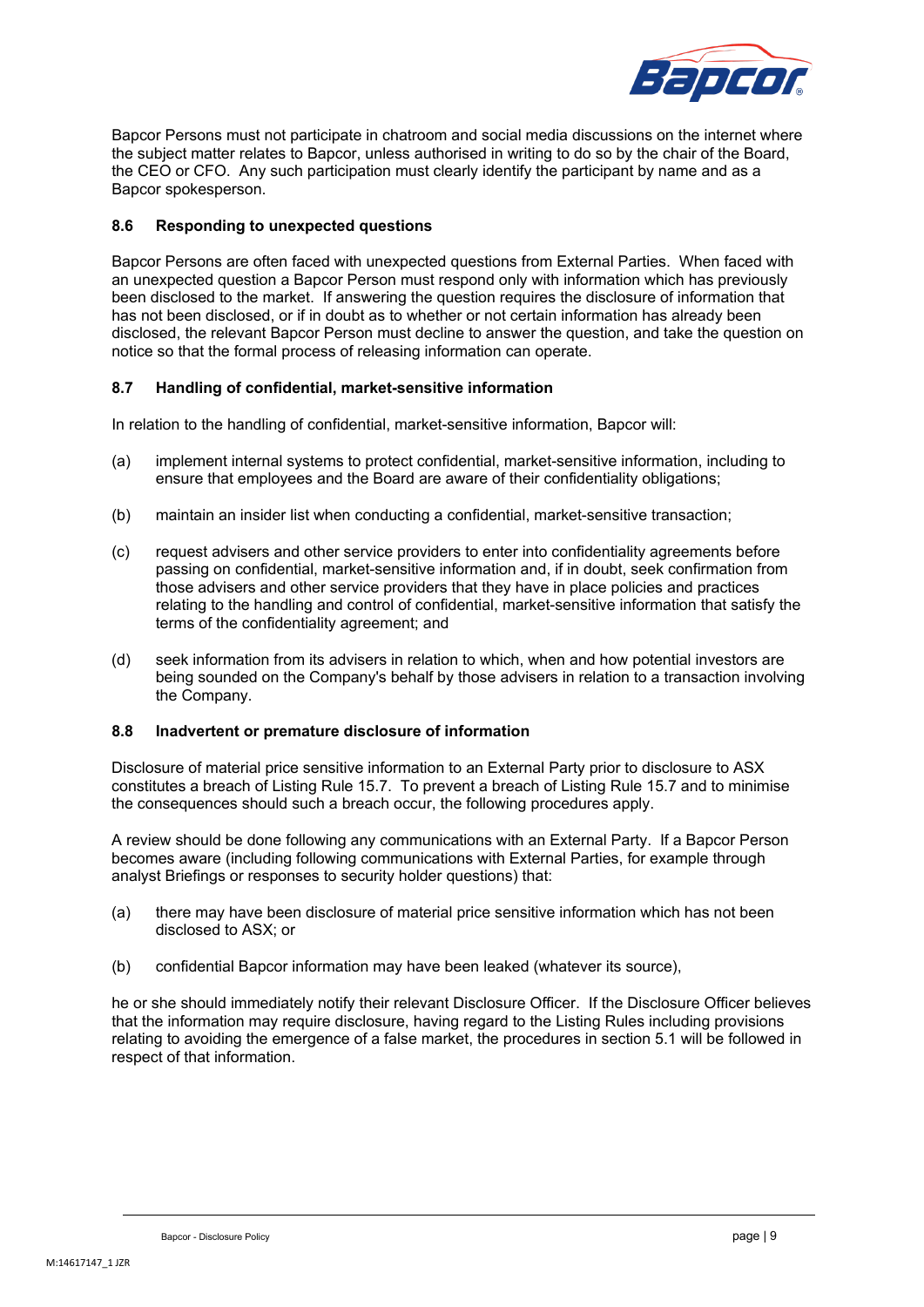

# **9 Earnings expectations and forecasts**

- (a) Comments on expected earnings are confined to Bapcor's annual and half year financial reports, the annual general meeting of Bapcor (which would be communicated to the ASX at the time of meeting) and forecasts in a bidder's statement or prospectus. Any material change in a disclosed earnings expectation must be immediately announced to the ASX before being communicated to anyone outside Bapcor.
- (b) The CFO is responsible for monitoring analyst reports and consensus broker forecasts for Bapcor to determine whether to raise with the Disclosure Committee and the Board whether an announcement to the ASX may be necessary to correct factual inaccuracies or historical matters. If the CFO becomes aware of any such inaccuracies or a material divergence between an analyst's or consensus forecast and Bapcor's own forecasts, he or she shall liaise with the Disclosure Committee so that the necessity for an announcement to the ASX and/or trading halt can be considered.
- (c) Any correction of factual inaccuracies by Bapcor does not imply an endorsement of the content of the report or forecast.

### **10 Other matters**

### **10.1 Advisers and consultants**

Bapcor will require consultants and professional advisors engaged by Bapcor or any of its subsidiaries to adhere to this Policy. Bapcor may ask such consultants and professional advisors to sign a confidentiality agreement.

### **10.2 Breach of this Policy**

Bapcor takes continuous disclosure very seriously. Non-compliance with continuous disclosure obligations may constitute a breach of the Corporations Act or the Listing Rules. This may result in fines for Bapcor, personal liabilities for Bapcor's directors and other officers, and damage to Bapcor's reputation.

Breaches of this Policy may result in disciplinary action against the Bapcor Person, including dismissal in serious cases.

### **10.3 Further information**

Bapcor Persons should read this Policy carefully and familiarise themselves with its contents.

Any questions or further information about this Policy should be directed to the Company Secretary.

### **10.4 Adoption of Policy and Board review**

This Policy was adopted by the Board on the date of the front cover of this Policy, and takes effect from that date and replaces any previous policy in this regard.

The Board will review this Policy annually or as legislative requirements change and best practice for continuous disclosure evolves, and to check that it is operating effectively, and consider whether any changes are required to the Policy. The Company Secretary will communicate any amendments to Bapcor Persons as appropriate.